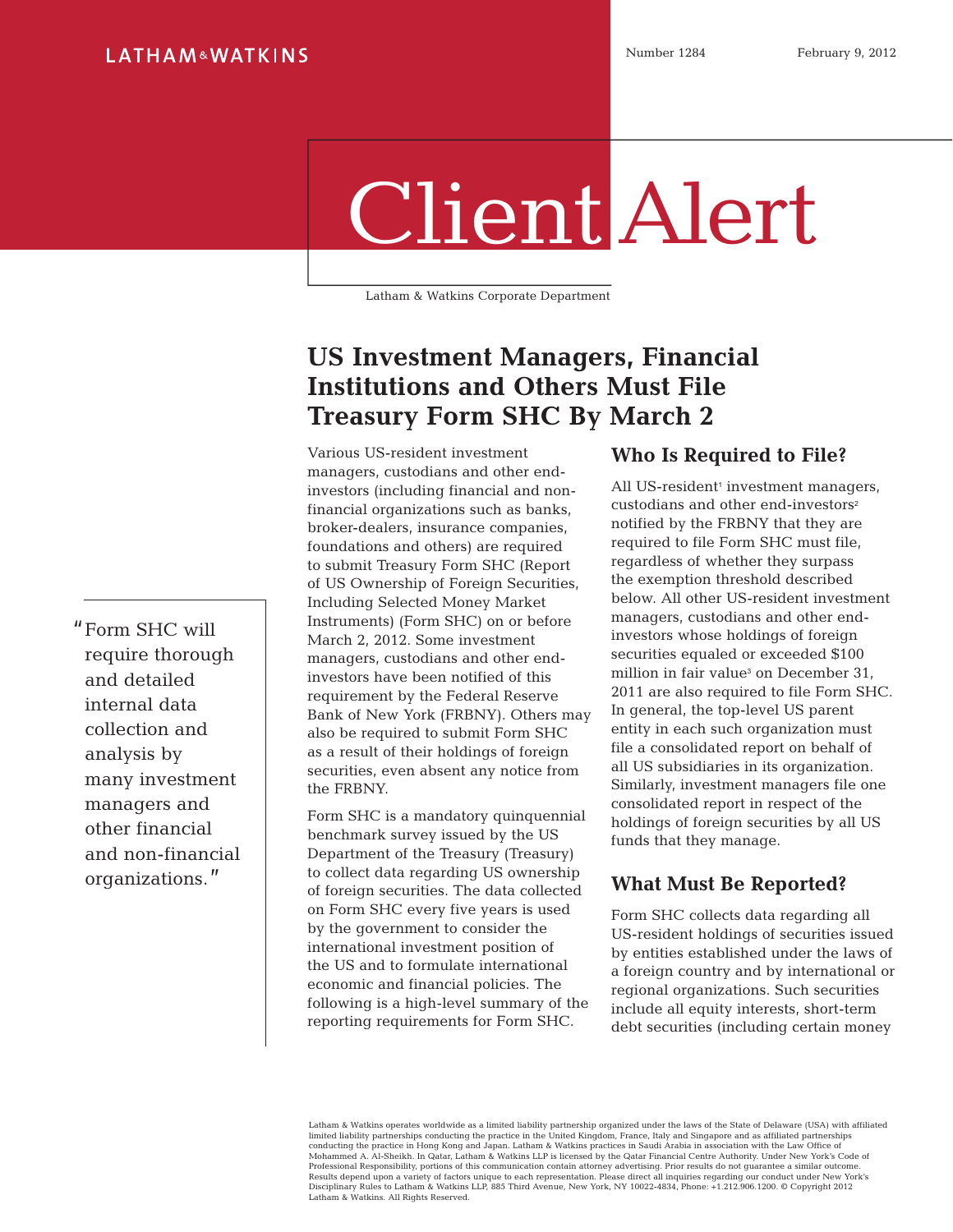market instruments) and long-term debt securities. Direct investments are specifically excluded from filing requirements.<sup>4</sup>

Form SHC requires all filers to provide information regarding (1) the identity and contact details of the filing entity, (2) the aggregate dollar value of foreign securities holdings, broken out according to type of security and (3) the valuation methodologies used by the filing entity to determine the fair value of securities. Entities surpassing the \$100 million threshold described above must file additional schedules providing detailed information in respect of each foreign security owned by the reporting entity and its aggregated US subsidiaries and managed funds. This additional detail includes information such as the name, country of origin and fair value of each foreign security.

#### **Timing and Mechanics of Filings**

Filers must report data regarding foreign security holdings as of December 31, 2011 and must submit Form SHC on or before March 2, 2012. Required reports must be submitted to the FRBNY electronically, via mail or fax. All data reported on Form SHC is purported to be confidential and is not intended to be published or disclosed other than to the Board of Governors of the Federal Reserve System. In addition, the FRBNY has advised that this data is not subject to Freedom of Information Act disclosure. According to Treasury's Form SHC instructions, all data provided to Treasury or to other federal agencies will be provided on an aggregate basis such that it cannot be traced to any individual filer.

#### **Failure to File**

Failure to file Form SHC may result in monetary penalties, imprisonment or both.

#### **Conclusion**

Form SHC will require thorough and detailed internal data collection and analysis by many investment managers and other financial and non-financial organizations. Form SHC and the corresponding instructions can be found at [http://www.treasury.gov/resource](http://www.treasury.gov/resource-center/data-chart-center/tic/Pages/forms-sh.aspx#shc)[center/data-chart-center/tic/Pages/](http://www.treasury.gov/resource-center/data-chart-center/tic/Pages/forms-sh.aspx#shc) [forms-sh.aspx#shc](http://www.treasury.gov/resource-center/data-chart-center/tic/Pages/forms-sh.aspx#shc).

#### **Endnotes**

- <sup>1</sup> For purposes of Form SHC, a US resident is any entity that is legally established in any jurisdiction in the United States, without regard to the location of such entity's corporate headquarters or the physical location of the business.
- <sup>2</sup> Treasury defines end-investors as "US-resident organizations that invest in foreign securities for their own portfolios or invest on behalf of others, such as investment managers and fund sponsors." End-investors are also stated to include financial and non-financial organizations (including banks, broker-dealers and other financial intermediaries), managers of private and public pension funds, insurance companies, foundations, institutions of higher learning, trusts and estates and others.
- <sup>3</sup> Fair value for purposes of Form SHC is generally determined in accordance with ASC 820.
- <sup>4</sup> Form SHC defines a "direct investment" as the ownership of 10 percent or more of the voting equity interests in an entity. All general partner investments are considered direct investments, as general partners are presumed to have control over the entity. Limited partner interests, even those greater than 10 percent, are not considered to be direct investments as limited partners are presumed to have no control over the entity.